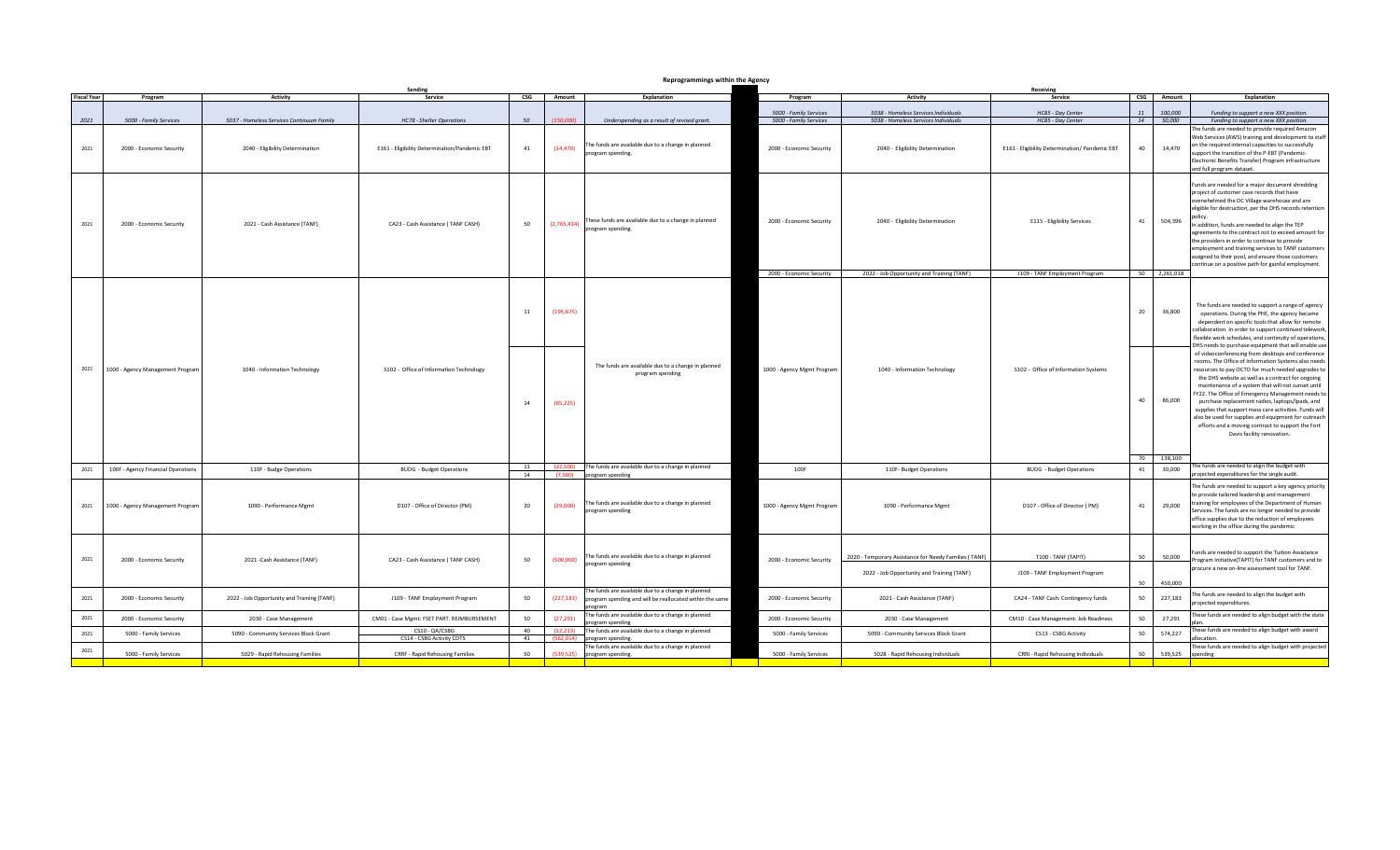| Reprogrammings within the Agency<br>Sending |                          |                                                   |                                                   |                           |            |                                                                         |                          |                                                   |                                                   |    |                      |                                                                                                                                                                                                                                                                                                                                                                                                                                                                                                                                                                                                                                                                                                                                                                                                                                                                                                                                                                                                                                                                                                                                                                                                                                                                                                                     |
|---------------------------------------------|--------------------------|---------------------------------------------------|---------------------------------------------------|---------------------------|------------|-------------------------------------------------------------------------|--------------------------|---------------------------------------------------|---------------------------------------------------|----|----------------------|---------------------------------------------------------------------------------------------------------------------------------------------------------------------------------------------------------------------------------------------------------------------------------------------------------------------------------------------------------------------------------------------------------------------------------------------------------------------------------------------------------------------------------------------------------------------------------------------------------------------------------------------------------------------------------------------------------------------------------------------------------------------------------------------------------------------------------------------------------------------------------------------------------------------------------------------------------------------------------------------------------------------------------------------------------------------------------------------------------------------------------------------------------------------------------------------------------------------------------------------------------------------------------------------------------------------|
| <b>Fiscal Year</b>                          | Program                  | Activity                                          | Service                                           | $\mathsf{CSG}\phantom{0}$ | Amount     | Explanation                                                             | Program                  | <b>Activity</b>                                   | Receiving<br>Service                              |    | CSG Amount           | Explanation                                                                                                                                                                                                                                                                                                                                                                                                                                                                                                                                                                                                                                                                                                                                                                                                                                                                                                                                                                                                                                                                                                                                                                                                                                                                                                         |
| 2022                                        | 2000 - Economic Security | 2021 - Cash Assistance (TANF)                     | CA19 - Cash LOCAL/MOE                             | 50                        | (373, 029) | The funds are available due to a change in planned<br>program spending  | 2000 - Economic Security | 2040 - Eligibility Determination                  | E115 - Eligibility Services                       | 41 | 373,029              | These funds will ensure continuity for a mission-critical<br>project to re-baseline SNAP policies and document<br>gaps within existing systems and processes. DHS<br>currently faces millions of dollars per year in penalties<br>and overpayments due to SNAP compliance issues.<br>In addition, funds in the amount of \$200,000 are<br>needed to re-compete the DC Village public benefits<br>files shredding project to increase the quantity of<br>boxes to be shredded of prior year files, no longer<br>required to be held by the agency and approved for<br>destruction, and to include additional needed<br>requirements, such that the vendor provide a forklift<br>to remove boxes from upper shelves to complete the<br>project.                                                                                                                                                                                                                                                                                                                                                                                                                                                                                                                                                                       |
| 2022                                        | 2000 - Economic Security | 2020 - Temporary Assist. To Needy Families (TANF) | T115 - TANF: PATHS (UDC) Initiative               | 50                        | (416,500)  | The funds are available due to a change in planned<br>program spending. | 2000 - Economic Security | 2022 - Job Opportunity and Training (TANF)        | J109 - TANF: Employment Program                   | 50 | 416,500              | These funds will ensure continuity and completion of a<br>strategic technology asset which will increase<br>operational efficiency and program efficacy as well as<br>the engagement of customers. In addition, a small<br>amount is needed to cover a slight increase in cost for<br>MOU services related to TANF customers that needs<br>to continue for the resident's mental health to the<br>residents of the District of Columbia.                                                                                                                                                                                                                                                                                                                                                                                                                                                                                                                                                                                                                                                                                                                                                                                                                                                                            |
| 2022                                        | 2000 - Economic Security | 2021 -Cash Assistance (TANF)                      | CA19 - Cash LOCAL/MOE                             | 50                        | (680, 467) | The funds are available due to a change in planned<br>program spending. | 2000 - Economic Security | 2040 - Eligibility Determination                  | E115 - ELIG SVCS: IMA/ IMD                        | 40 | 680,467<br>70 85,000 | \$575,467 needed for computer<br>equipment for new hires needed to support the<br>increased caseload of DC residents applying for<br>public assistance benefits. These funds will ensure that<br>staff have the technological resources<br>needed to complete a variety of functions such as<br>eligibility determination, quality assurance<br>activities and a host of others that assist in the<br>administering of these vital services to the<br>residents of the District of Columbia.<br>DHS requires funds in the amount of \$85,000 to assist<br>with the purchase of two (2) trucks and<br>(1) forklift to be used in the execution of a variety of<br>functions in direct support of human<br>services activities. DHS is seeking to purchase these<br>vehicles immediately as all prior<br>equipment/machinery were sent to surplus by DPW<br>and taken out of inventory because they<br>were beyond repair. DHS no longer has any trucks,<br>etc., to execute the functions the agency<br>performs for which these items are needed.<br>DHS requires funds in the amount of \$20,000 for a<br>move contractor to assist with agency<br>activities to be completed associated with pending<br>light renovations at one of the closed services<br>41 20,000 slated for this fiscal year to be completed. |
| 2022                                        | 2000 - Economic Security | 2040 - Eligiblity Determination                   | E115 - Eligibility Services                       | 41                        | (97,600)   | The funds are available due to a change in planned<br>program spending. | 2000 - Economic Security | 2040 - Eligibility Determination                  | E115 - Eligibility Services                       | 40 | 62,074<br>70 35,526  | These funds are for computer equipment, software<br>and other office supports needed for new hires to<br>support the increased caseload of DC residents<br>applying for public assistance benefits. These funds will<br>ensure that staff have the technological resources and<br>supports needed to complete a variety of functions<br>such as Eligibility Determination, Quality Assurance<br>activities and a host of others that assist in the<br>administering of these vital services to the residents of<br>the District of Columbia.                                                                                                                                                                                                                                                                                                                                                                                                                                                                                                                                                                                                                                                                                                                                                                        |
| 2022                                        | 5000 - Family Services   | 5034 - Permanent Supportive Housing (Individuals) | SH61 - Permanent Supportive Housing (Individuals) | 50                        | (347,000)  | The funds are available due to a change in planned<br>program spending  | 5000 - Family Services   | 5034 - Permanent Supportive Housing (Individuals) | SH61 - Permanent Supportive Housing (Individuals) | 70 |                      | These funds are needed to ensure that the<br>Department of Human Services Program can purchase<br>262,000 IT and Transportation Equipment to serve families that<br>40 85,000 are homeless in the District.                                                                                                                                                                                                                                                                                                                                                                                                                                                                                                                                                                                                                                                                                                                                                                                                                                                                                                                                                                                                                                                                                                         |
|                                             |                          |                                                   |                                                   |                           |            |                                                                         |                          |                                                   |                                                   |    |                      |                                                                                                                                                                                                                                                                                                                                                                                                                                                                                                                                                                                                                                                                                                                                                                                                                                                                                                                                                                                                                                                                                                                                                                                                                                                                                                                     |